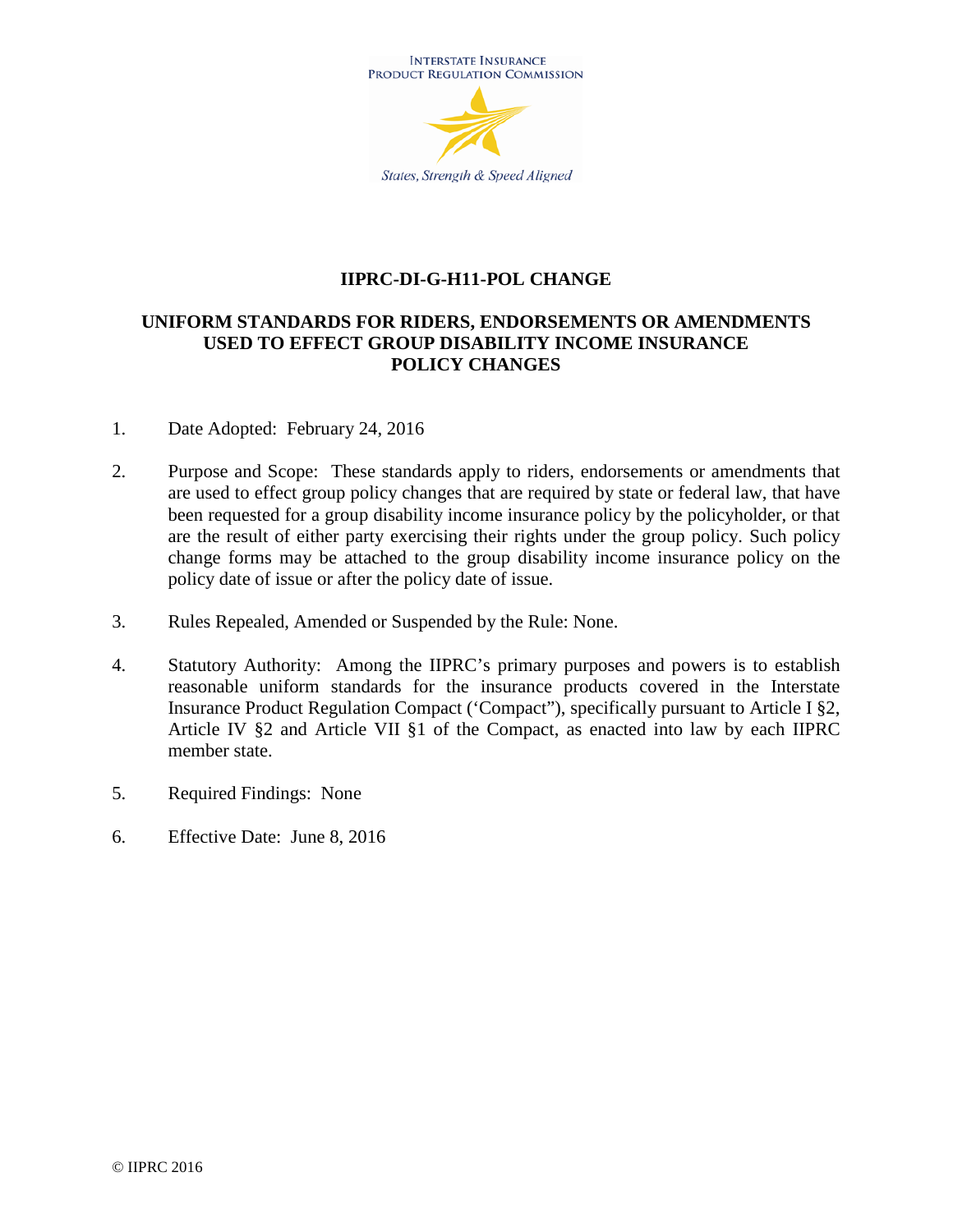Date: 2/24/2016 Adopted by the IIPRC Uniform Standards for Riders, Endorsements or Amendments Used to Effect Group Disability Income Insurance Policy Changes

#### **UNIFORM STANDARDS FOR RIDERS, ENDORSEMENTS OR AMENDMENTS USED TO EFFECT GROUP DISABILITY INCOME INSURANCE POLICY CHANGES**

|       | <b>Table of Contents</b>                  |      |
|-------|-------------------------------------------|------|
| Scope | Provision/Section                         | Page |
| §1.   | <b>Additional Submission Requirements</b> |      |
|       | A. General                                |      |
|       | B. Variability of Information             | 2    |
| §2.   | <b>Benefit Provisions</b>                 | 2    |
|       | A. Group Policy Change Form Requirements  |      |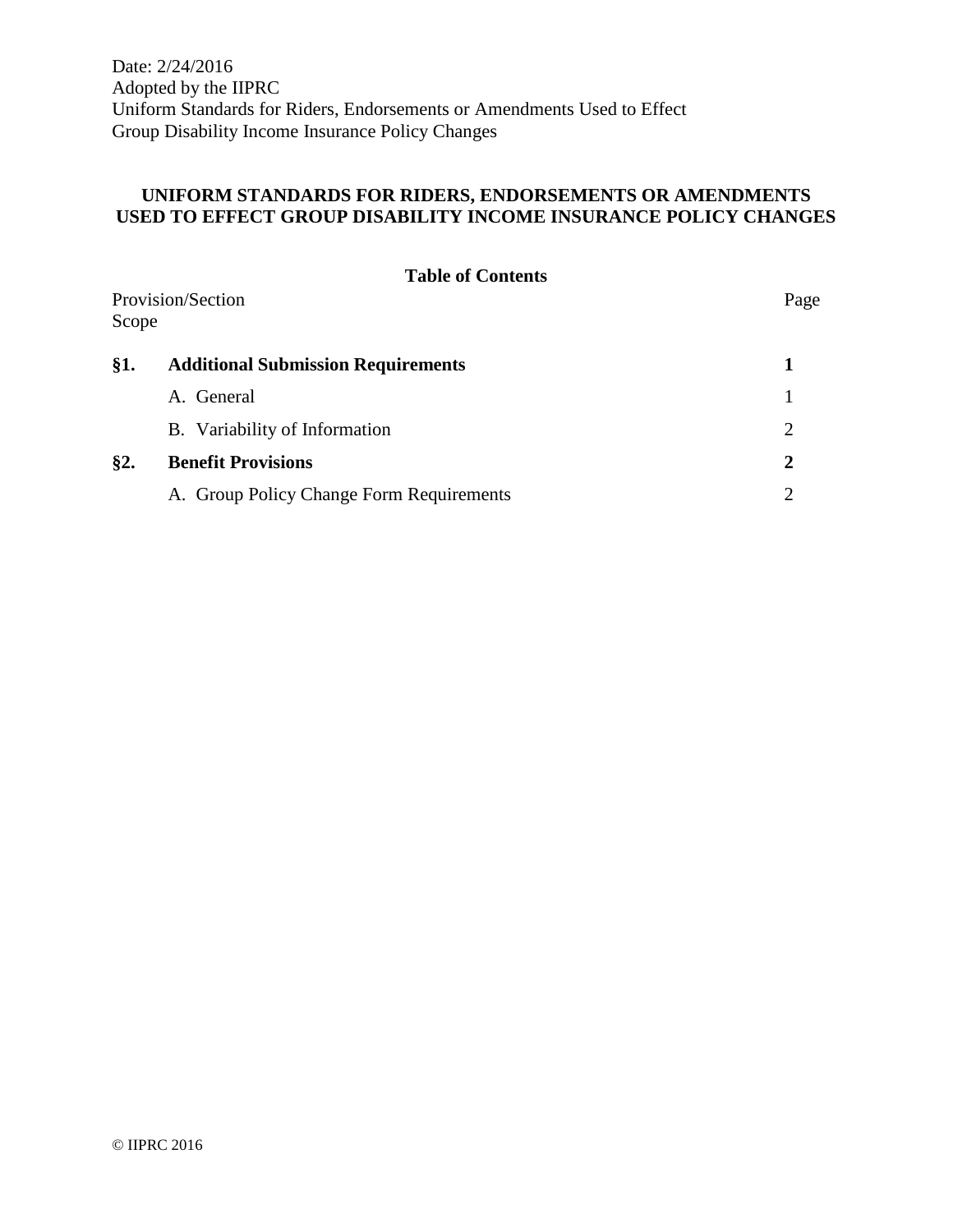Date: 2/24/2016 Adopted by the IIPRC Uniform Standards for Riders, Endorsements or Amendments Used to Effect Group Disability Income Insurance Policy Changes

#### **UNIFORM STANDARDS FOR RIDERS, ENDORSEMENTS OR AMENDMENTS USED TO EFFECT GROUP DISABILITY INCOME INSURANCE POLICY CHANGES**

**Scope:** These standards apply to riders, endorsements or amendments that are used to effect group policy changes that are required by state or federal law, that have been requested for a group disability income insurance policy by the policyholder, or that are the result of either party exercising their rights under the group policy. Such policy change forms may be attached to the group disability income insurance policy on the policy date of issue or after the policy date of issue.

**Mix and Match:** These standards are not available to be used in combination with State Product Components as described in Section 111(b) of the Operating Procedure for the Filing and Approval of Product Filings, except that these standards are available to be used in combination with state-approved group life insurance policies and annuity contracts, provided that the disability income rider and all the components associated with the disability income rider, e.g. application and rates, are filed and approved in accordance with the applicable uniform standards. These standards are available to be used in combination with IIPRC-approved group insurance forms.

**Self-Certification:** These standards are not available to be filed using the Rule for the Self-Certification of Product Components Filed with the Interstate Insurance Product Regulation Commission.

Terms not defined in these standards that are capitalized and italicized have the meanings specified in the Group Disability Income Insurance Policy and Certificate Standards for Employer Groups.

"Policyholder" as used in these standards means the entity to whom the group policy was issued.

## **§ 1 ADDITIONAL SUBMISSION REQUIREMENTS**

## **A. GENERAL**

The following additional submission requirements shall apply:

- (1) Include all forms filed for approval with the filing. Highlight changes to a previously approved form.
- (2) If the filing is being submitted on behalf of an insurance company, include a letter or other document authorizing the firm to file on behalf of the insurance company.
- (3) If the form contains variable items, include the Statement of Variability. The submission shall also include a certification that any change or modification to a variable item shall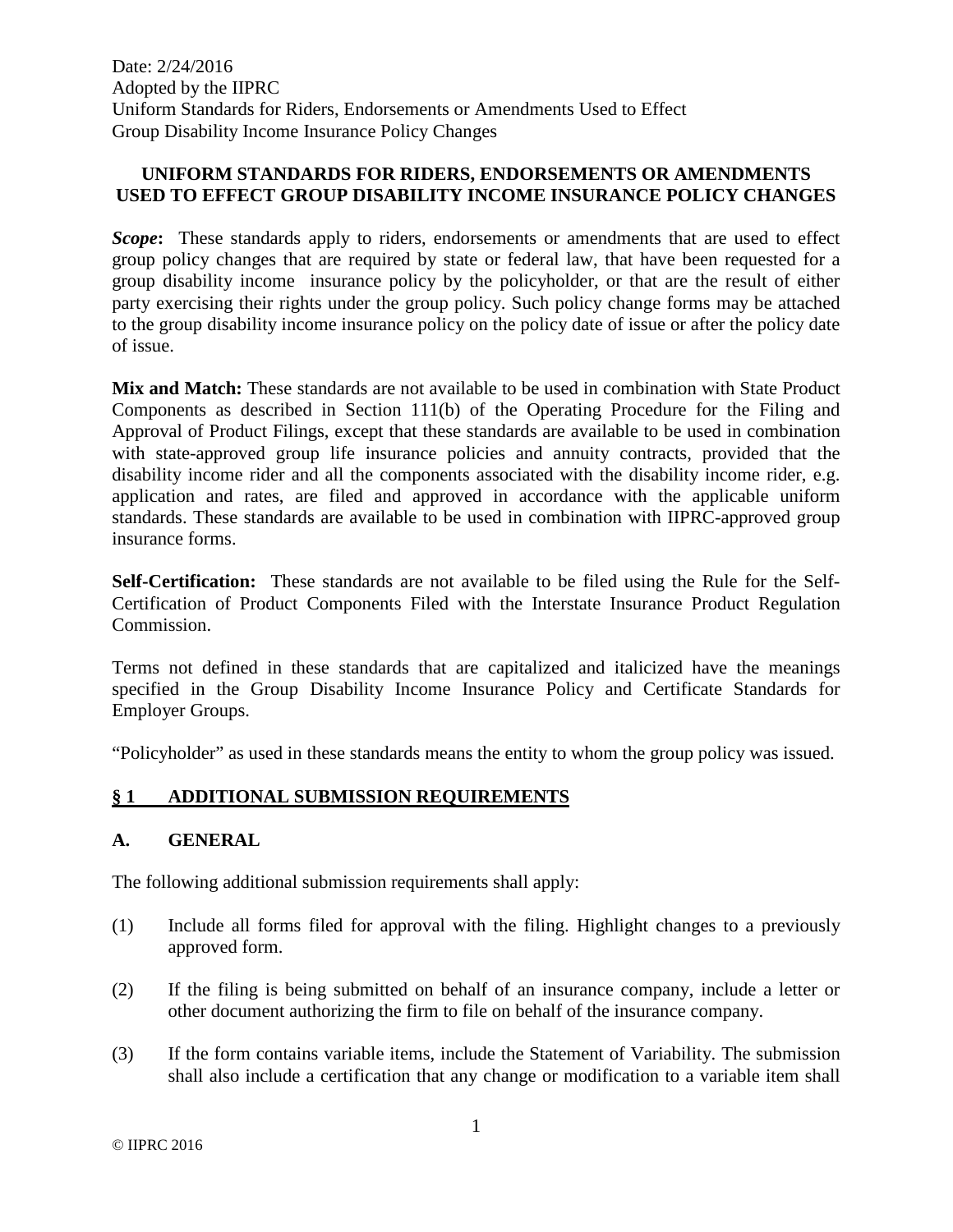be administered in accordance with the requirements in the Variability of Information section, including any requirements for prior approval of a change or modification.

- (4) Include a certification signed by an insurance company officer that the form has a minimum Flesch Score of 50. See Appendix A of the respective group disability income insurance product standards with which the form will be used for the Flesch methodology.
- (5) Include a listing by filing jurisdiction of the types of policies with which the form will be used, including the policy form numbers, the corresponding approval date for these policies and any filing identification number.
- (6) Include a statement whether the form will be made a part of the group policy at issue or is intended for use after the date of issue of a group policy, or both.

# **B. VARIABILITY OF INFORMATION**

- (1) The insurance company may file a generic group policy change form to accommodate all the policy changes required to reflect the underwriting needs of an insurance company. To support the use of such form, the submission shall include a Statement of Variability providing information sufficient to identify the potential policy changes that may be made.
- (2) The insurance company shall identify items that will be considered variable. The item shall be bracketed or otherwise marked to denote variability. The submission shall include a Statement of Variability that will discuss the conditions under which each variable item may change.
- (3) The group policy changes to be made shall be consistent with the Statement of Variability filed for such policy change form and the Statement of Variability filed for the group disability income insurance policy for which the change is being made, as well as the company's underwriting guidelines for such policy.
- (4) Items such as officer titles and officer signatures may be denoted as variable and may be changed without notice or prior approval.

## **§ 2 BENEFIT PROVISIONS**

## **A. GROUP POLICY CHANGE FORM REQUIREMENTS**

- (1) The full corporate name of the insurance company shall appear on the form.
- (2) At least one signature of an insurance company officer shall appear on the form if it is added after the date of issue of the group policy.